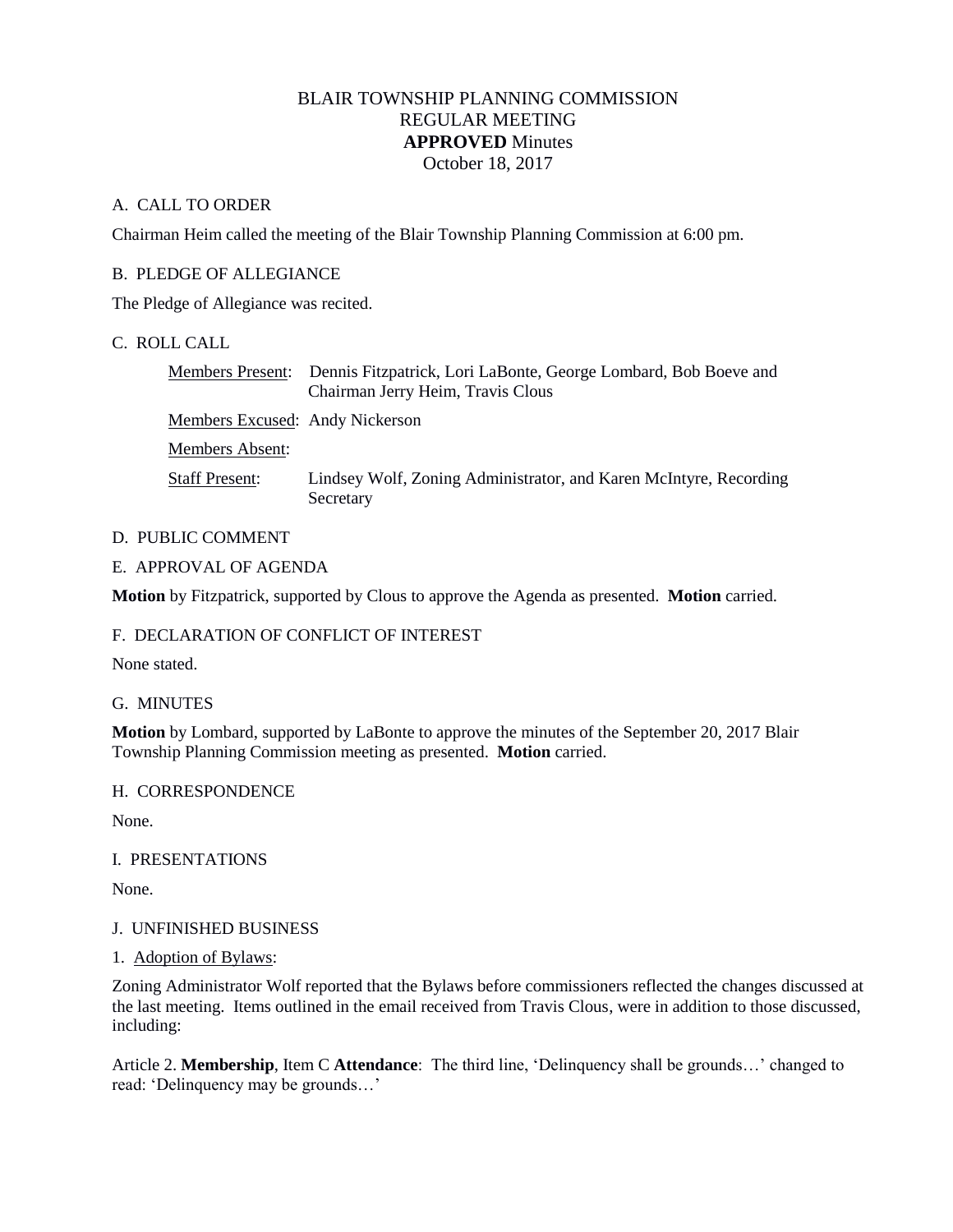Article 5. **Meetings**, Item A. **Regular Meetings**: The first line 'Meetings of the Commission will be held the third Wednesday of …' to read, 'Meeting time of the Commission will be determined by the Commission…'.

Article 10. **Capital Improvements Program**: Items under this article began with Item C and should be changed to begin with Item A.

Article 12. **Adoption, Repeal, Amendments**, Item A. Upon the adoption of bylaws, the date of adoption should be added.

Chairman Heim added:

Article 2. **Membership**, Item D. **Training**: The third line, which lists organizations, should be changed to read: 'Training shall be provided'.

Article 5. **Meetings**, Item C. **Recess**: The second line …'(not including site inspections), shall suspend...' changed to read: '(not including site inspections), may suspend...'

Article 10. **Capital Improvements Program**, Item D. The first line, 'To do so, the Commission shall establish….' changed to read: 'To do so, the Commission may establish…'

Article 11. **Other Matters to be considered by the Commission**, Item A. 10. Remove the word 'four'.

**Motion** by Fitzpatrick, supported by Clous to approve the Bylaws as amended.

**Roll call vote.**  Yea: Lombard, LaBonte, Fitzpatrick, Clous, Boeve, Heim **Nay:** 

**Motion carried.**

#### K. NEW BUSINESS

1. Public Hearing: Zoning Ordinance Text Amendment #104-05-17-01 Section 24.03 (3) Variances:

Chairman Heim outlined the process, being presentation by staff, commissioner questions, public comment, staff rebuttal, if necessary, concluding with action.

Chairman Heim opened the Public Hearing at 6:28 p.m.

Zoning Administrator Wolf indicated that the Zoning Board of Appeals (ZBA) expressed some confusion as to the Zoning Ordinance and requirements of the granting of variances. Wolf reported that in reviewing other townships' ordinances for comparison, and discussion with the ZBA, recommendations were drafted as outlined.

Wolf reviewed the current and proposed language additions and changes recommended. Clous distributed suggested changes, also.

Discussion: Board members offered suggestions and gave input as to the recommended requirements for variances as outlined by the ZBA and Clous.

Public Comment:

Barb Benson, 3838 Rustic Manor Court, Traverse City addressed the board on the variance granting criteria and process.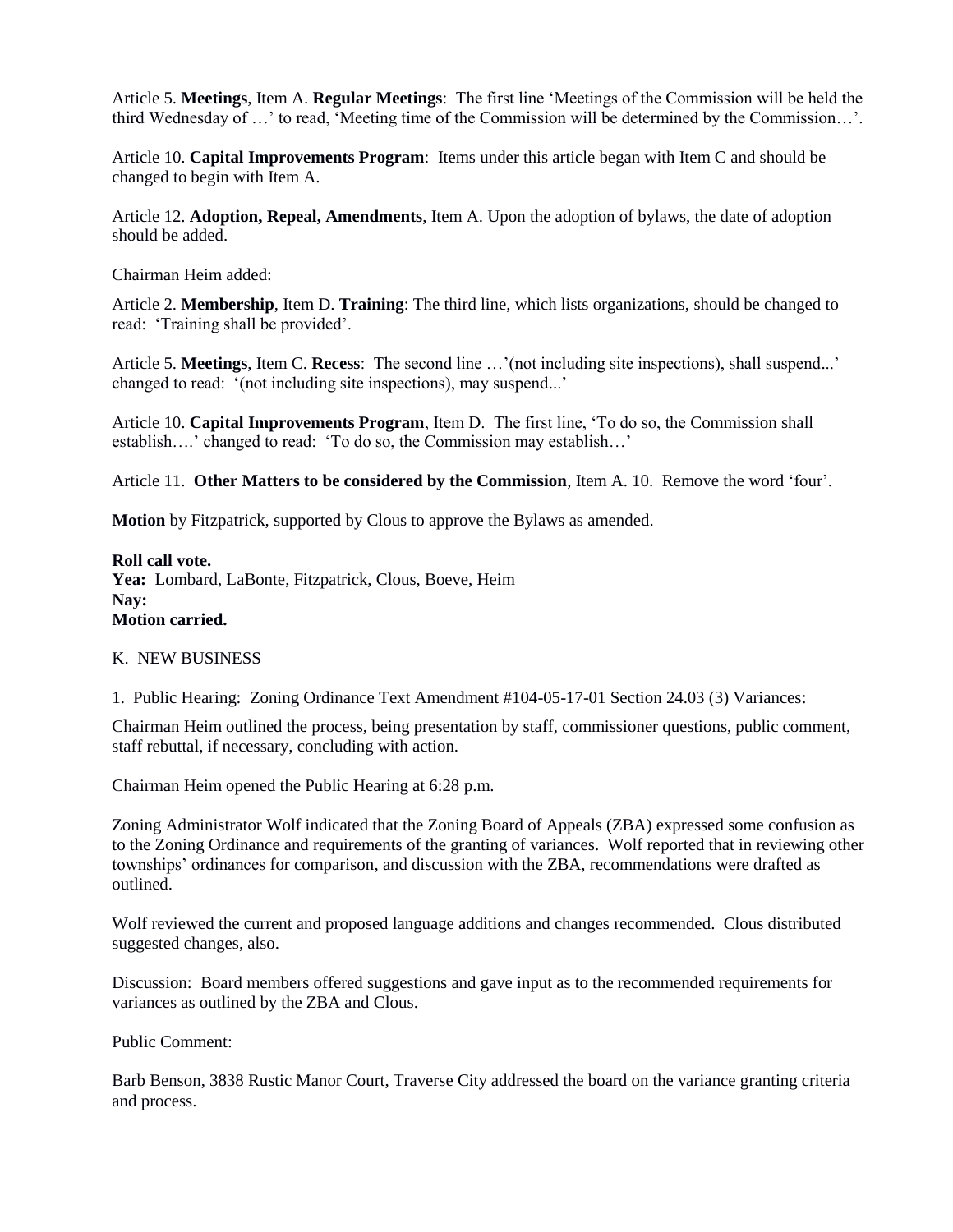Chairman Heim closed the Public Hearing at 6:55 p.m.

Discussion: Fitzpatrick indicated that the suggested additional item to the current criteria items was unnecessary and contradictory. Boeve stated that some flexibility is necessary, giving examples of previous cases.

**Motion** by Fitzpatrick, supported by Lombard to recommend the Zoning Ordinance Text Amendment #104- 05-17-01 Section 24.03 (3) Variances with proposed changes made in the Staff Report with recommended clarifications, and with the addition of the change to Item 1 to read: 'shall not be contrary to the intent and purpose of this ordinance, which is to promote the public health, safety and welfare', to be sent to the Blair Township Board of Trustees for approval.

### **Roll call vote.**

**Yea:** Lombard, LaBonte, Fitzpatrick, Clous, Boeve, Heim **Nay: Motion carried.**

#### 2. Master Plan:

Zoning Administrator Wolf discussed the Visioning Session held for citizen input on October 17 and indicated that next step in the process was for board members to review information received and provide input for developing a future land use map.

Board members requested that staff utilize the plan drafted by the Blair Township Treasurer and Fitzpatrick, insert items required by the Planning Enabling Act and insert needed maps to be reviewed initially by the sub-committee, and to come before the Planning Commission at their November meeting.

#### L. REPORTS

### **Zoning Administrator**:

Zoning Administrator Wolf reported that the Clean-up Day was a success.

### **Township Board Representative**:

Fitzpatrick reported that the Township Board received a request for interpretation of the water ordinance from a resident that removed a mobile home and would like to build.

Fire Department shift captains were appointed.

A Township newsletter is in process.

### **Zoning Board of Appeals**:

None.

# **Trails**:

None.

M. OTHER BUSINESS

None.